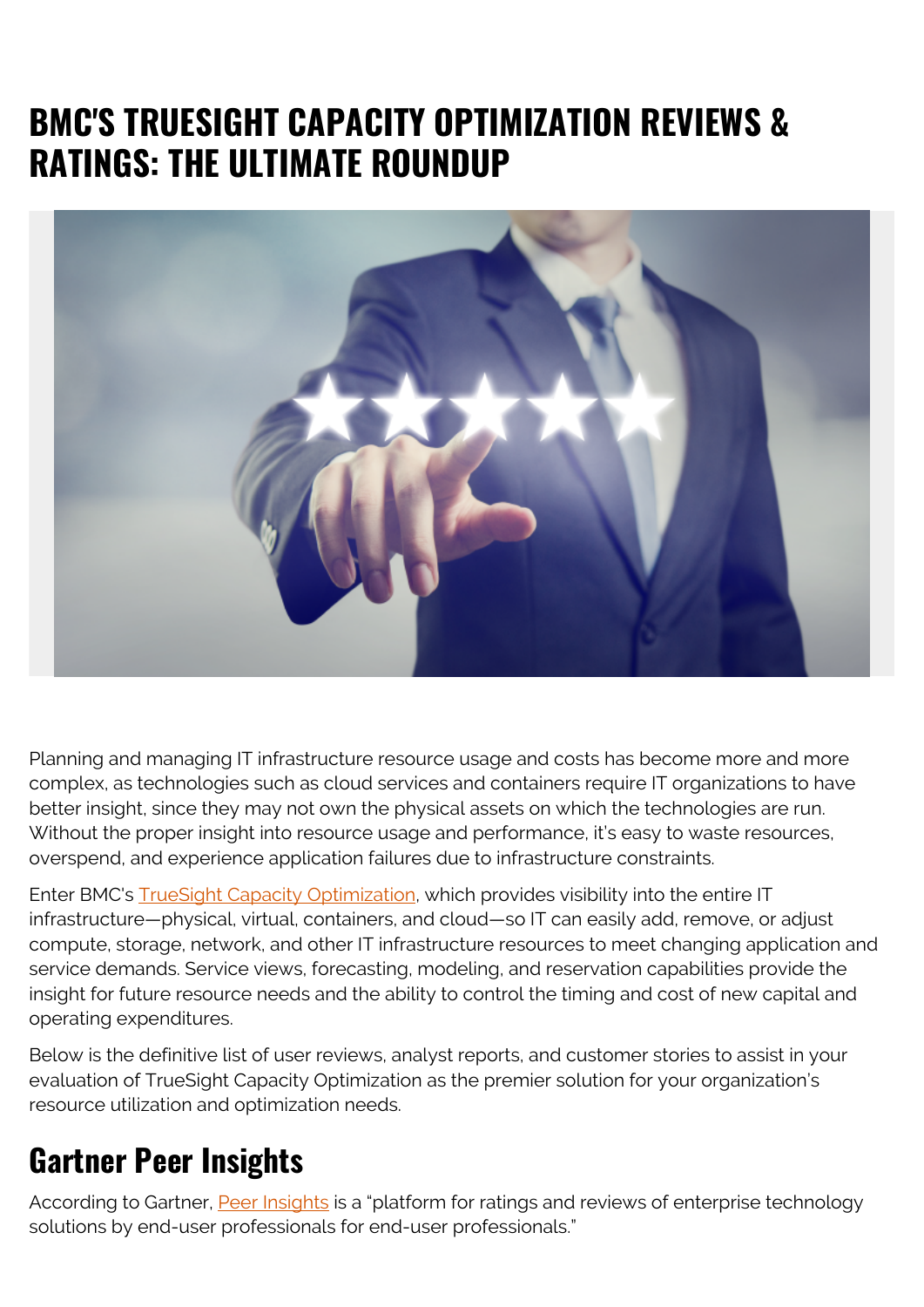[Gartner Peer Insights has an average 3.9 out of 5 stars for BMC and TrueSight](https://www.gartner.com/reviews/market/apm/vendor/bmc) with 34 reviews and 41 ratings

| ratiriyə.                                                                      |                                                                                     |                                                    |                       |                          |                                        |
|--------------------------------------------------------------------------------|-------------------------------------------------------------------------------------|----------------------------------------------------|-----------------------|--------------------------|----------------------------------------|
|                                                                                | Gartner<br>peerinsights.                                                            | <b>FOR VENDORS</b>                                 | <b>WRITE A REVIEW</b> | $\alpha$                 | MY ACCOUNT $\Theta$ -                  |
| All Markets > Application Performance Monitoring Suites<br><b>BMC Software</b> |                                                                                     |                                                    |                       | <b>Magic</b><br>Quadrant | <b>Critical</b><br><b>Capabilities</b> |
|                                                                                | 3.9 ★★★★★ 41 Ratings ~<br><b>Compare this Vendor</b><br>$\Box$ I use their products |                                                    | <b>User Reviews</b>   | <b>User Ratings</b>      | <b>Alternatives</b>                    |
| <b>Ratings Overview</b>                                                        |                                                                                     |                                                    |                       |                          |                                        |
|                                                                                | <b>1:</b> Evaluation & Contracting                                                  |                                                    | 3.8                   |                          |                                        |
|                                                                                | 2: Integration & Deployment                                                         |                                                    | 3.6                   |                          |                                        |
|                                                                                | 3: Service & Support                                                                |                                                    | 3.8                   |                          |                                        |
|                                                                                | 4: Product Capabilities                                                             |                                                    | 4                     |                          |                                        |
|                                                                                |                                                                                     | Completely<br>$\overline{2}$<br><b>Unsatisfied</b> | 3                     | 5<br>Satisfied           | Completely                             |

*Source: Gartner Peer Insights 6/29/2018*

Additionally, in their first Market Guide for AIOps ([Artificial Intelligence for IT Operations](https://www.bmc.com/it-solutions/aiops.html)) Platforms, Gartner discusses why I&O leaders should begin the deployment of AIOps platforms to enhance performance monitoring now and plan extension to service desk and automation over the next five years.

[Get the Gartner Market Guide for AIOPs Platforms.](https://www.bmc.com/forms/tools-and-strategies-for-effective-aiops.html)

#### **Research In Action**

Research in Action evaluated the top 20 capacity management SaaS and software tools, based on a survey of more than 1,500 IT buyers. Published in March 2018, results from the report are a combination of survey results and vendor evaluation conducted by RIA.

Out of 20 vendors, BMC was the overall market leader. From the report: "Bottom Line: BMC is the market leader for Capacity Management and should remain in the pole position for the foreseeable future."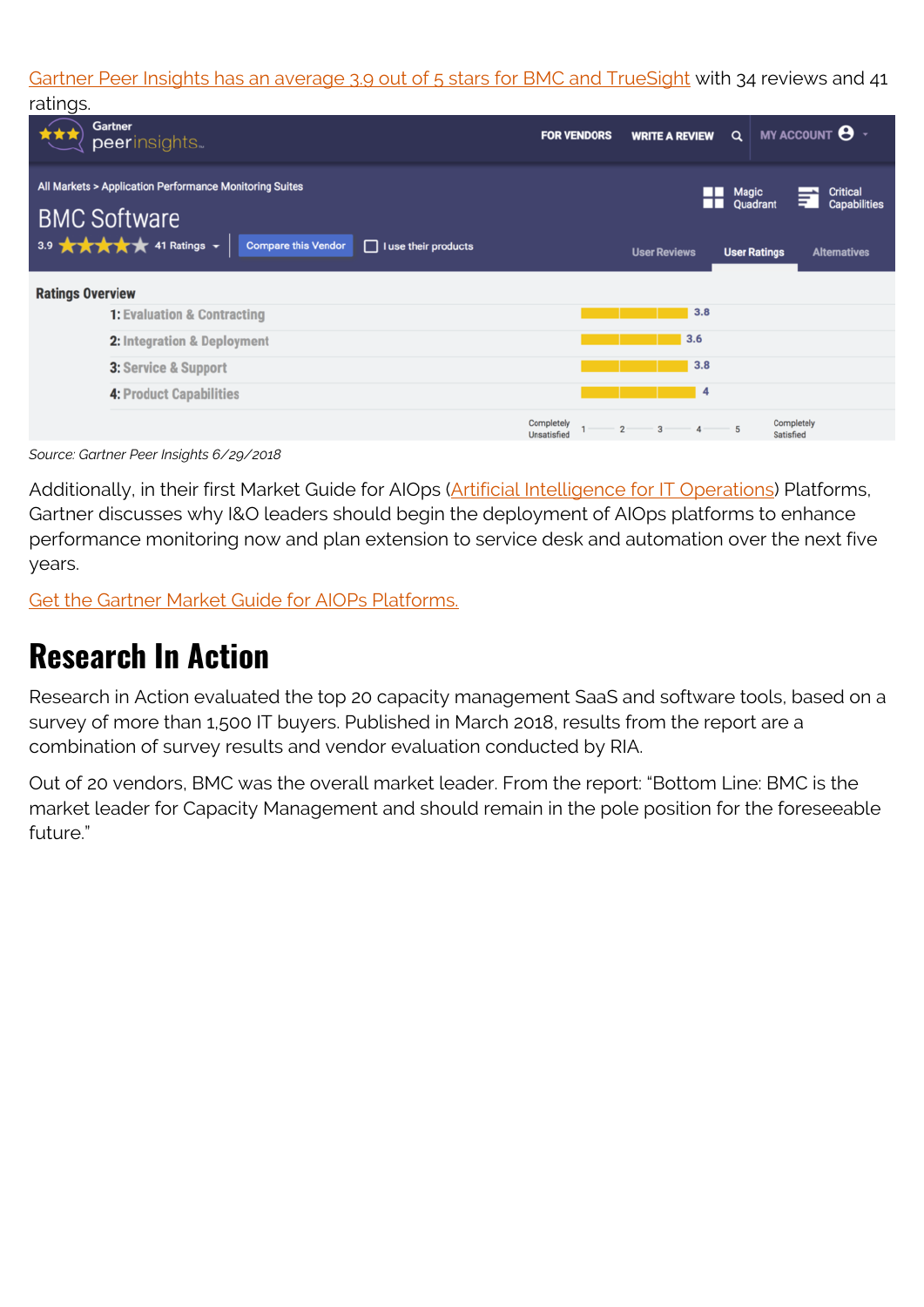## Vendor Selection Matrix - Capacity Management SaaS And Software: The Top 20 Global Vendors



|                          |      | <b>Strategy Execution</b> | <b>Total</b> |
|--------------------------|------|---------------------------|--------------|
| 1 BMC Software           | 4,25 | 4,65                      | 8,90         |
| 2 HelpSystems            | 4,18 | 4,50                      | 8,68         |
| <b>3 CA Technologies</b> | 4,19 | 4,24                      | 8,43         |
| 4 Sumerian               | 4,28 | 3,98                      | 8,25         |
| 5 Quest                  | 4,00 | 4,14                      | 8,14         |
| 6 EasyVista              | 3,96 | 4,00                      | 7,96         |
| 7 Cloudamize             | 3,96 | 3,96                      | 7,93         |
| 8 AWS                    | 4,08 | 3,73                      | 7,80         |
| 9 Turbonomic             | 3,85 | 3,93                      | 7,78         |
| 10 IBM                   | 3,80 | 3,80                      | 7,60         |
| 11 VMWare                | 3,59 | 3,88                      | 7,46         |
| <b>12 Micro Focus</b>    | 3,50 | 3,89                      | 7,39         |
| 13 Veeam Software        | 3,54 | 3,66                      | 7,20         |
| 14 Densify               | 3,48 | 3,64                      | 7,11         |
| 15 Idera                 | 3,66 | 3,44                      | 7,10         |
| 16 Open Source           | 3,14 | 3,93                      | 7,06         |
| 17 Syncsort              | 3,40 | 3,64                      | 7,04         |
| 18 Microsoft             | 3,70 | 3,28                      | 6,98         |
| 19 Solar Winds           | 3,20 | 3,58                      | 6,78         |
| <b>20 ASG</b>            | 3,18 | 3,50                      | 6,68         |
| <b>RESEARCH</b>          |      | I N                       | <b>ACTIO</b> |

independent research and consulting

N

## **TrustRadius**

TrustRadius is one of the most trusted review sites for business technology users to share realworld insights through in-depth reviews.

The overall **TrustRadius score of TrueSight Capacity Optimization is 9.0 out of 10 from 2 reviews.** 

The TrueSight Capacity Optimization Scorecard shows high marks across the board with high ratings in Likelihood to Recommend and Renew: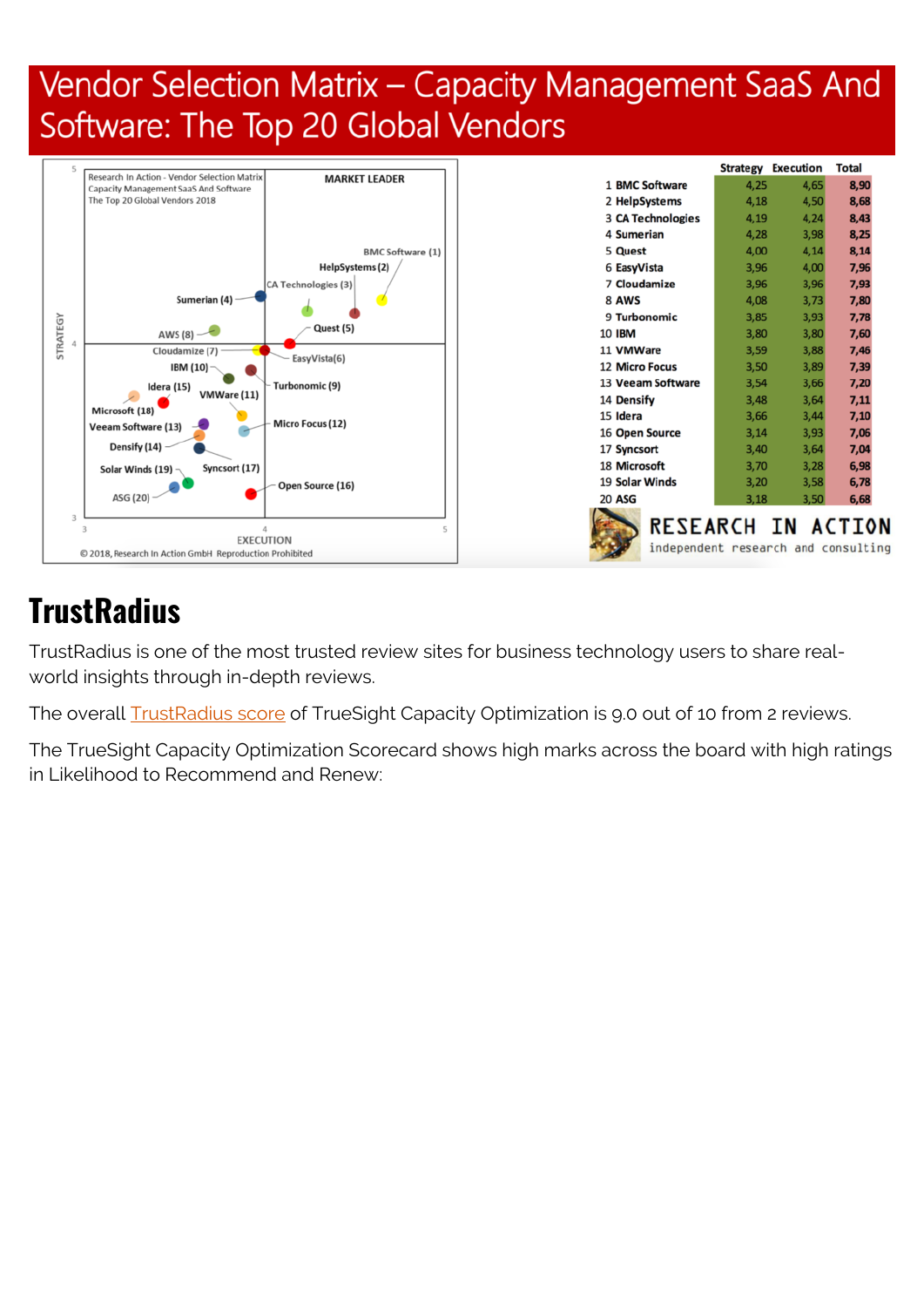

Ratings and Reviews (2)

Scorecard

**Product Details** 

Alternatives

#### **TrueSight Capacity Optimization Scorecard Summary**



*Source: TrustRadius 6/29/2018*

## **BMC customer stories**

Many customers from various industries have been able to benefit from TrueSight Capacity Optimization. Here are a few to check out:

- **[MPS](https://blogs.bmc.com/customers/mps.html)**: Leading Italian bank boosts IT resource utilization, cuts costs, and reduces business risk with capacity optimization
- **[Telefonica](https://blogs.bmc.com/customers/telefonica-colombia.html)**: Telefónica Colombia delivers world-class service and reduces IT infrastructure costs
- **[inContact](https://blogs.bmc.com/customers/incontact.html)**: Leader in contact center software increases server density by over 40% to significantly cut costs

[View all customer stories ›](https://blogs.bmc.com/customers/success-stories.html)

## **Learn More**

Interested in getting more details about TrueSight? [View our TrueSight Capacity Optimization](https://www.bmc.com/it-solutions/capacity-optimization.html) [overview.](https://www.bmc.com/it-solutions/capacity-optimization.html)

Want a risk-free trial of TrueSight? [Take a test drive of TrueSight Capacity Optimization.](https://blogs.bmc.com/forms/truesight-capacity-optimization-trial.html)